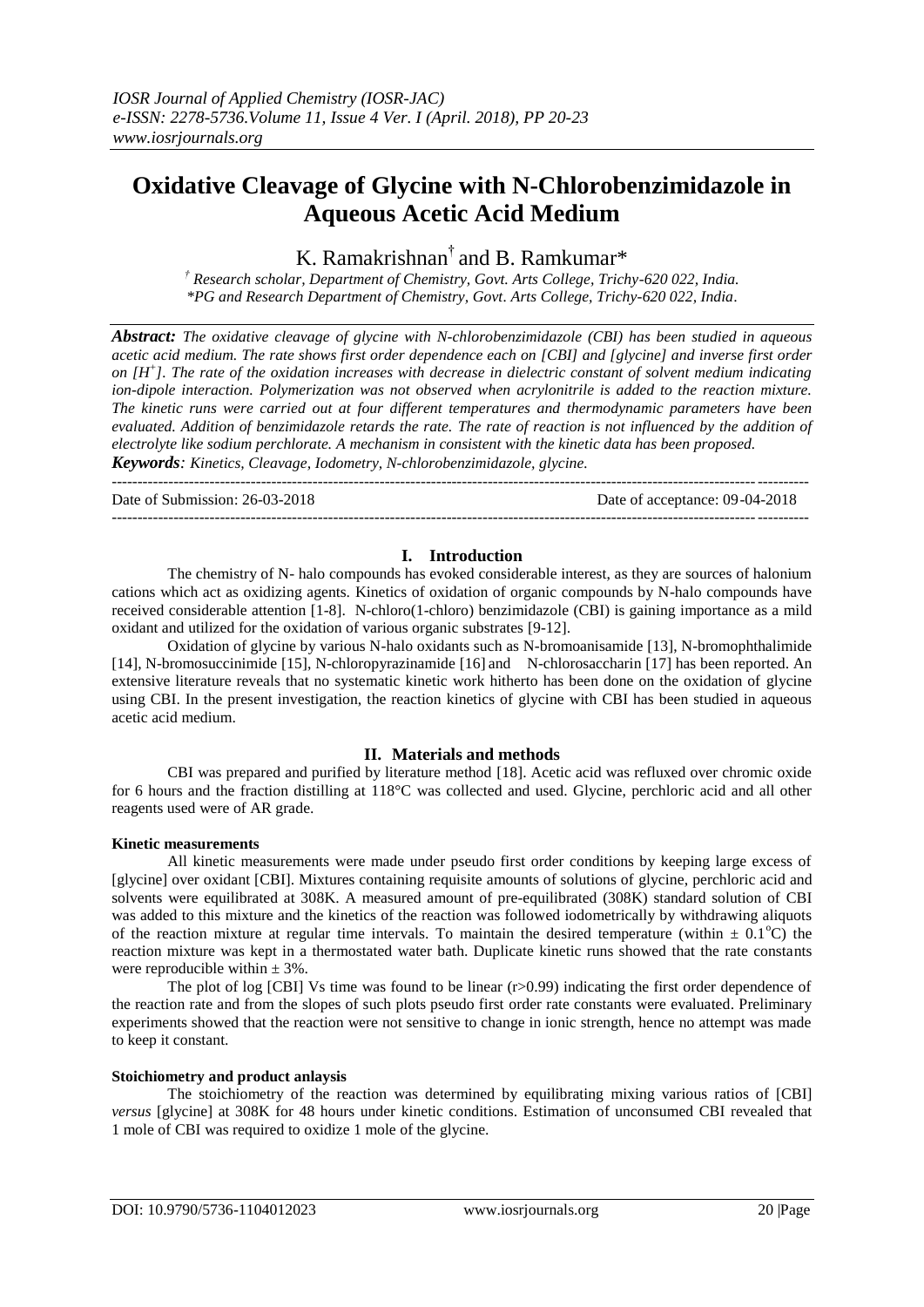Product analysis shows that formaldehyde was formed as the major product which was confirmed by spectral studies and TLC. The liberated  $CO<sub>2</sub>$  was detected by lime water test [19] and ammonia was confirmed by Nessler's reagent [20].

# **III. Results and discussion**

The oxidations of glycine were carried out in 70% acetic acid - 30% water medium  $(v/v)$  in presence of a large excess of substrate and perchloric acid.

The oxidation kinetics of glycine with CBI has the following salient features.

# **Effect of oxidant variation:**

The kinetics of oxidation of glycine has been studied at various initial concentration of the CBI and at fixed concentration of other reactants (Table-1). The plot of log [CBI] *versus* time plots yields a straight line indicating a first order dependence of rate on oxidant.

| $[CBI]$ $\overline{x}$ $10^{-3}$<br>$mol.dim^{-3}$ | [glycine] $x 10^{-2}$<br>$mol.dim^{-3}$ | $[HClO4]$ x 10 <sup>-2</sup><br>$mol.dim^{-3}$ | CH <sub>3</sub> COOH % | $\mathbf{k}_{obs}\,\mathbf{x}\,\, \mathbf{10^{\text{-3}}}\,\mathbf{s}^{\text{-1}}$ |
|----------------------------------------------------|-----------------------------------------|------------------------------------------------|------------------------|------------------------------------------------------------------------------------|
| 3.0                                                | 5.0                                     | 5.0                                            | 70                     | 1.48                                                                               |
| 4.0                                                | 5.0                                     | 5.0                                            | 70                     | 1.59                                                                               |
| 5.0                                                | 5.0                                     | 5.0                                            | 70                     | 1.67                                                                               |
| 6.0                                                | 5.0                                     | 5.0                                            | 70                     | 1.81                                                                               |
| 7.0                                                | 5.0                                     | 5.0                                            | 70                     | 1.90                                                                               |
| 5.0                                                | 3.0                                     | 5.0                                            | 70                     | 1.03                                                                               |
| 5.0                                                | 4.0                                     | 5.0                                            | 70                     | 1.40                                                                               |
| 5.0                                                | 5.0                                     | 5.0                                            | 70                     | 1.67                                                                               |
| 5.0                                                | 6.0                                     | 5.0                                            | 70                     | 2.02                                                                               |
| 5.0                                                | 7.0                                     | 5.0                                            | 70                     | 2.43                                                                               |
| 5.0                                                | 5.0                                     | 2.0                                            | 70                     | 5.02                                                                               |
| 5.0                                                | 5.0                                     | 3.0                                            | 70                     | 3.83                                                                               |
| 5.0                                                | 5.0                                     | 4.0                                            | 70                     | 2.70                                                                               |
| 5.0                                                | 5.0                                     | 5.0                                            | 70                     | 1.67                                                                               |
| 5.0                                                | 5.0                                     | 6.0                                            | 70                     | 1.03                                                                               |
| 5.0                                                | 5.0                                     | 5.0                                            | 50                     | 1.13                                                                               |
| 5.0                                                | 5.0                                     | 5.0                                            | 60                     | 1.43                                                                               |
| 5.0                                                | 5.0                                     | 5.0                                            | 70                     | 1.67                                                                               |
| 5.0                                                | 5.0                                     | 5.0                                            | 80                     | 2.11                                                                               |
| 5.0                                                | 5.0                                     | 5.0                                            | 90                     | 2.66                                                                               |

**Table-1** Effect of [CBI], [glycine],  $[H^+]$  and % CH<sub>3</sub>COOH on the reaction rate at 308K

# **Effect of substrate variation:**

The rate of reaction increases linearly with an increase in the concentration of glycine (Table-1). The plot of log kobs *versus* log [substrate] gave a straight line passing through origin indicating a first order dependence on substrate.

# **Effect of [H<sup>+</sup> ] variation:**

The dependence of the reaction rate on the concentration of  $H<sup>+</sup>$  was studied at constant concentration of oxidant, substrate and other reagents and varying the initial concentration of  $HClO<sub>4</sub>$ . The  $k_{obs}$  values decrease with increase in the  $HClO<sub>4</sub>$  concentration (Table-1) and the order was found be inverse first.

# **Effect of acetic acid variation:**

The effect of dielectric constant of reaction medium was studied by adding acetic acid in the reaction medium at constant concentration of other reactants. The rate of reaction increases with increasing acetic acid content in the solvent medium (Table-1).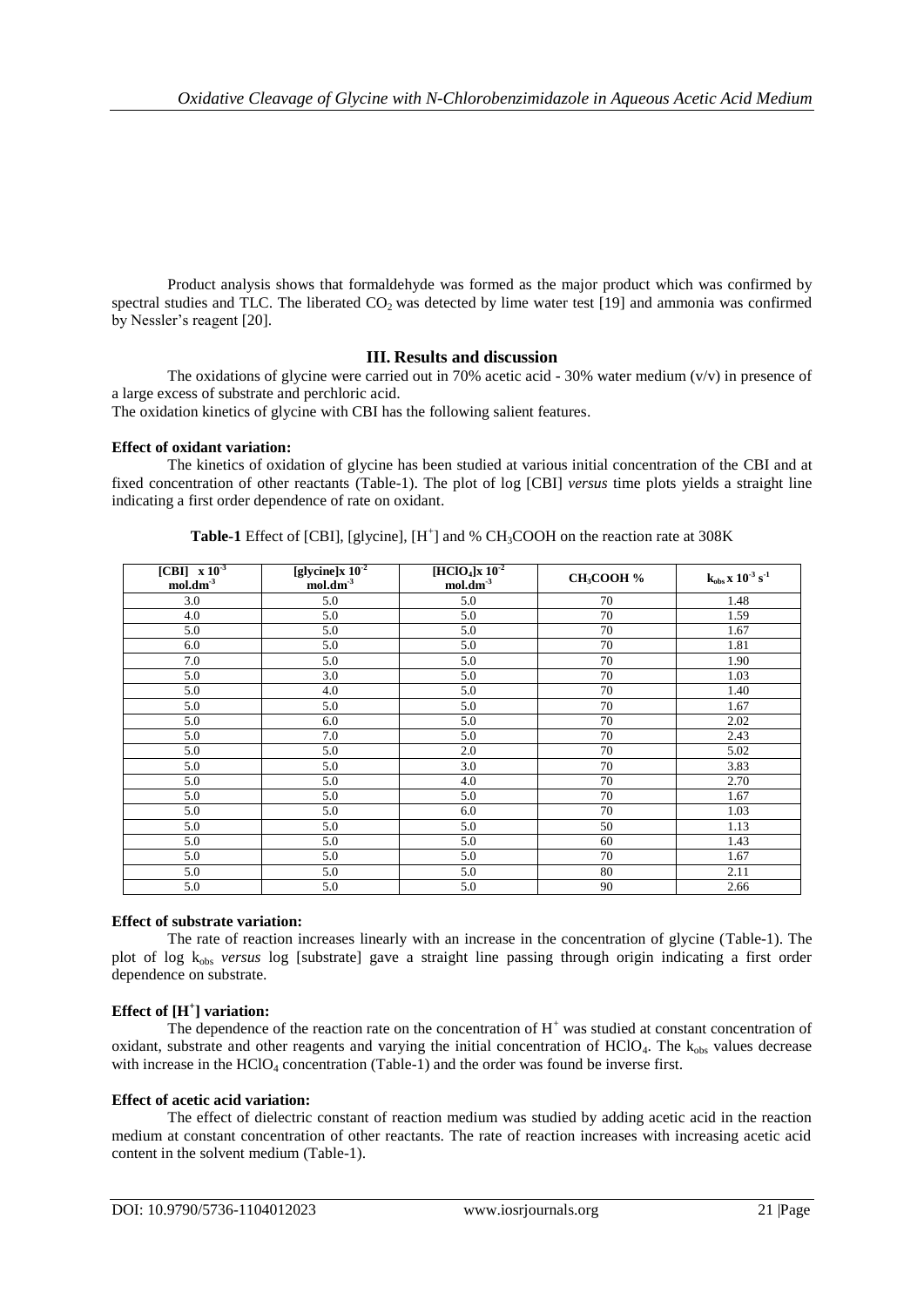# **Effect of temperature variation:**

The reaction has been studied in the temperature range 308-323 K and the results are recorded (Table-2). Using Arrhenius equation, the energy of activation for the substrate has been calculated and this value was subsequently utilized in computing various other thermodynamic parameters. The results are presented in Table-3.

|                                                   | Table-2 Effect of temperature on the reaction rate |                      |                                       |                                             |  |
|---------------------------------------------------|----------------------------------------------------|----------------------|---------------------------------------|---------------------------------------------|--|
| [CBI] = $5.0 \times 10^{-3}$ mol.dm <sup>-3</sup> |                                                    | [glycine]            |                                       | $= 5.0 \times 10^{-2}$ mol.dm <sup>-3</sup> |  |
| Solvent = $70\%$ CH <sub>3</sub> COOH             |                                                    | [HClO <sub>4</sub> ] |                                       | $= 5.0 \times 10^{-2}$ mol.dm <sup>-3</sup> |  |
|                                                   | Temperature $(K)$                                  |                      | $k_{obs}$ x $10^{-3}$ s <sup>-1</sup> |                                             |  |
|                                                   | 308                                                |                      |                                       | 1.67                                        |  |
|                                                   | 313                                                |                      | 2.14                                  |                                             |  |
|                                                   | 318                                                |                      | 3.09                                  |                                             |  |
|                                                   | 323                                                |                      | 4.65                                  |                                             |  |

**Table-3** Activation parameters for the oxidation of glycine

| <b>Thermodynamic parameters</b>                 |          |  |  |  |
|-------------------------------------------------|----------|--|--|--|
| $E_a$ kJ mol <sup>-1</sup>                      | 56.70    |  |  |  |
| $\Delta H^*$ kJ mol <sup>-1</sup>               | 54.13    |  |  |  |
| $\Delta G^*$ kJ mol <sup>-1</sup>               | 151.15   |  |  |  |
| $\Delta S^*$ JK <sup>-1</sup> mol <sup>-1</sup> | $-49.40$ |  |  |  |
| ln A                                            | 1.6846   |  |  |  |

The effect of one of the products of the oxidation has been investigated by adding various [benzimidazole] keeping all other reactant concentration as constant. There is a slight decrease in reactivity with the increase in the initially added benzimidazole (BI). The retardation of rate on the addition of benzimidazole suggests a pre-equilibrium step that involves a process in which benzimidazole is one of the products.

# **Mechanism and rate law**

The decrease in the reaction rate with increasing [HClO4] and retardation of reaction rate with added benzimidazole suggest HOCl being the most probable oxidizing species. The following mechanism has been proposed

Rate law is given by

(S- glycine, BI - benzimidazole)

# **IV. Conclusion**

The kinetic study clearly demonstrates the formation of followed by its yield the products in the oxidative cleavage of glycine with N-chlorobenzimidazole in aqueous acetic acid medium. The rate law shows first order dependence each on [CBI] and [glycine] and inverse first order on [H<sup>+</sup>]. The mechanism proposed for this oxidation kinetics is in accordance with the observed kinetic facts.